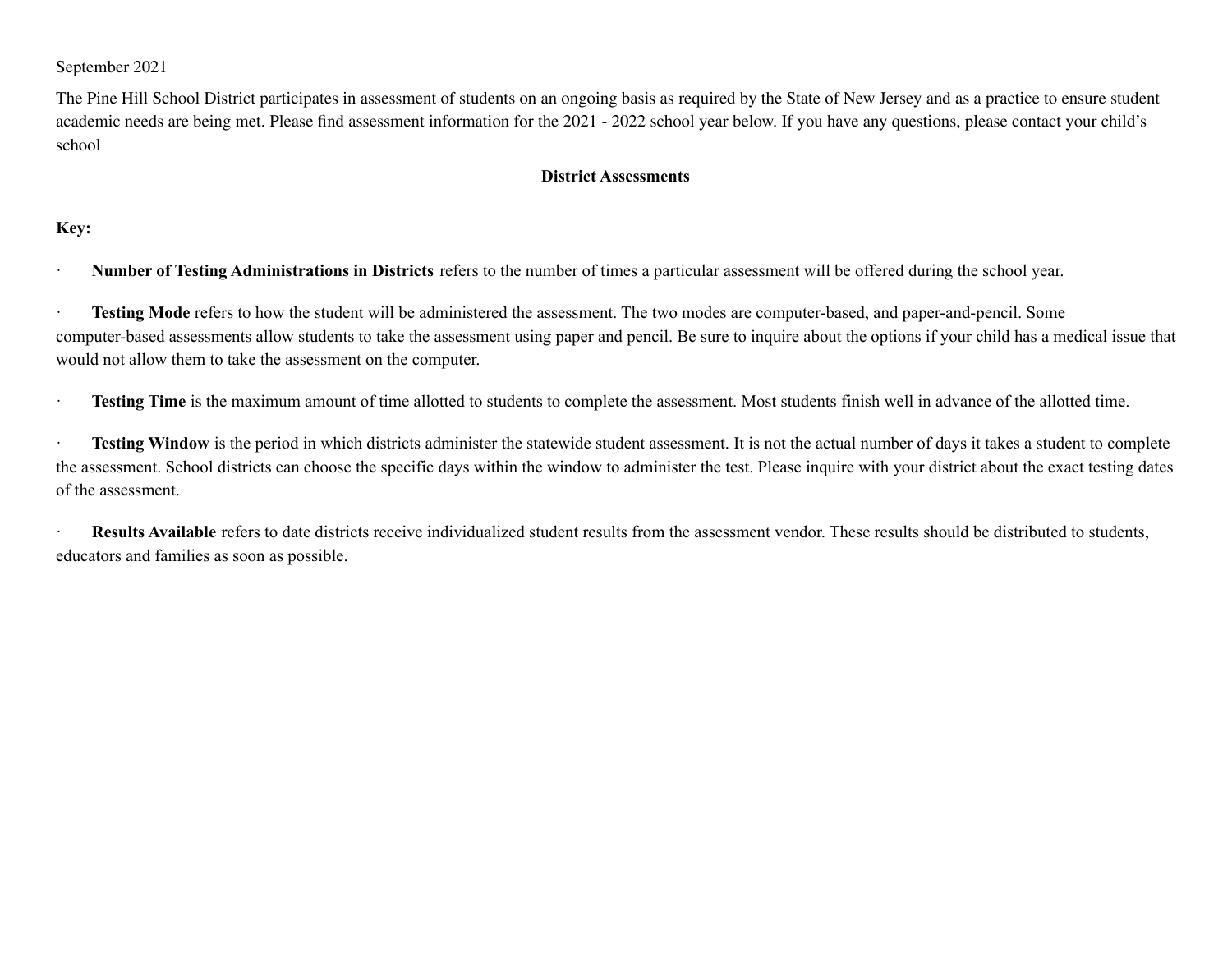| <b>Assessment</b><br>Name                                                              | <b>Subject Area</b>        | <b>Grade Level</b><br><b>Tested</b>                                                                                                                                  | <b>Information</b><br>about<br><b>Available</b><br>Accommodati<br>ons and<br><b>Accessibility</b><br><b>Features</b> | Number of<br><b>Testing</b><br>Administratio<br>ns in District | <b>Testing Mode</b>                                                                    | <b>Testing Time</b><br><b>Allotted per</b><br><b>Student</b>                                                                         | <b>Testing</b><br>Window                             | <b>Results</b><br><b>Available</b> | <b>Information</b><br>for<br>Parents/Guar<br>dians<br><b>Regarding the</b><br><b>Assessment</b> |
|----------------------------------------------------------------------------------------|----------------------------|----------------------------------------------------------------------------------------------------------------------------------------------------------------------|----------------------------------------------------------------------------------------------------------------------|----------------------------------------------------------------|----------------------------------------------------------------------------------------|--------------------------------------------------------------------------------------------------------------------------------------|------------------------------------------------------|------------------------------------|-------------------------------------------------------------------------------------------------|
| <b>START</b><br><b>STRONG</b><br><b>ASSESSMEN</b><br>TS<br>ELA/MATH/S<br><b>CIENCE</b> | <b>ELA</b> Math<br>Science | Are available<br>in ELA grades<br>$4-10,$<br>Mathematics<br>grades 4-8,<br>Algebra I,<br>Geometry and<br>Algebra II, and<br>in Science<br>grades 6, 9,<br>and $12$ ; | <b>START</b><br><b>STRONG</b><br><b>Accessibility</b><br><b>Features</b> and<br>Accommodati<br>ons                   | -1                                                             | Computer-base<br>d with<br>paper-based<br>options for<br>students with<br>disabilities | 45-60 minutes                                                                                                                        | September 13,<br>2021 through<br>October 22,<br>2021 | <b>TBD</b>                         | <b>Start Strong</b><br><b>Overview for</b><br>Parents                                           |
| <b>NJSLA</b><br>ELA/Math<br>Spring<br>Administration                                   | ELA and Math               | <b>TBD</b>                                                                                                                                                           | <b>NJSLA</b><br><b>Accessibility</b><br>Features and<br>Accommodati<br>ons Manual                                    | -1                                                             | Computer-base<br>d with<br>paper-based<br>options for<br>students with<br>disabilities | <b>Unit Testing</b><br><b>Times</b>                                                                                                  | <b>TBD</b>                                           | TBD                                | For more<br>information<br>please visit the<br>Office of<br><b>Assessments</b><br>webpage       |
| <b>NJSLA</b><br>Science<br>Administration                                              | Science                    | Grades 5, 8<br>and 11                                                                                                                                                | <b>NJSLA</b><br><b>Accessibility</b><br><b>Features</b> and<br>Accommodati<br>ons Manual                             | $\mathbf{1}$                                                   | Computer-base<br>d with<br>paper-based<br>options for<br>students with<br>disabilities | For grades 5<br>and 8: Four<br>45-minute<br>units for a total<br>of three hours.<br>Grade 11: Four<br>60-minute<br>units for a total | <b>TBD</b>                                           | <b>TBD</b>                         | For more<br>information<br>please visit the<br>Office of<br><b>Assessments</b><br>webpage       |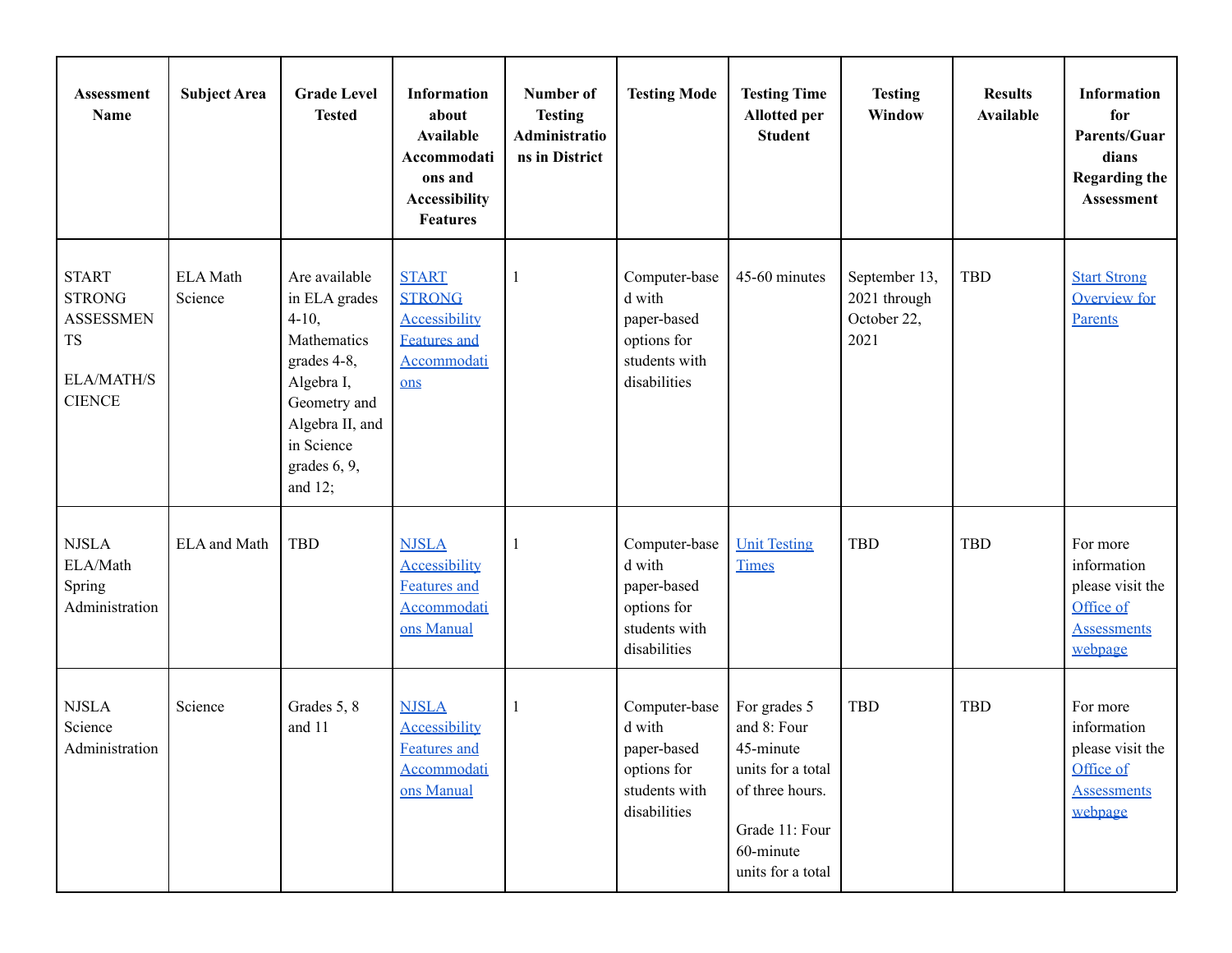|                                                      |                                            |                                 |                                                                                                                                 |              |                                                                                                                              | of four hours |                                                                        |            |                                                                                           |
|------------------------------------------------------|--------------------------------------------|---------------------------------|---------------------------------------------------------------------------------------------------------------------------------|--------------|------------------------------------------------------------------------------------------------------------------------------|---------------|------------------------------------------------------------------------|------------|-------------------------------------------------------------------------------------------|
| Dynamic<br>Learning Maps<br>(DLM)                    | ELA, Math,<br>and Science                  | Grades 3<br>through 8 and<br>11 | <b>DLM</b><br><b>Accessibility</b><br>Manual                                                                                    | $\mathbf{1}$ | Computer-base<br>$\mathbf d$                                                                                                 |               | <b>TBD</b>                                                             | <b>TBD</b> | For more<br>information<br>please visit the<br>Office of<br><b>Assessments</b><br>webpage |
| ACCESS and<br>Alternate<br>ACCESS for<br><b>ELLs</b> | English<br>language<br>proficiency<br>test | $K-12$                          | <b>WIDA</b><br><b>Accessibility</b><br>Accommodati<br>$ons$                                                                     | $\mathbf{1}$ | Paper - Grade<br>K (and by<br>request)<br><b>Online Grades</b><br>$1-12$ (Writing<br>portion is<br>paper Grades<br>$1 - 3$ ) | No time limit | <b>TBD</b>                                                             | <b>TBD</b> | Parent<br>Handout<br>Provided in<br>different<br>languages.                               |
| <b>SAT</b>                                           |                                            | High School                     | https://colleger<br>eadiness.colleg<br>eboard.org/sat/<br>register/special<br>-circumstances<br>/students-with-<br>disabilities | Ongoing      |                                                                                                                              |               | <b>Ongoing Dates</b><br>- Please see<br><b>High School</b><br>Guidance |            | https://www.co<br>llegeboard.org/                                                         |
| <b>PSAT</b>                                          |                                            | 10                              | https://accom<br>modations.coll<br>egeboard.org/a<br>fter-approval/t<br>aking-psat-nm<br>sqt-psat-10-acc<br>ommodations         |              | Computer<br>Based                                                                                                            |               | Feb-Apr                                                                |            | https://www.co<br>llegeboard.org/                                                         |
| <b>PSAT</b>                                          |                                            | $\boldsymbol{9}$                | https://accom<br>modations.coll<br>egeboard.org/a<br>fter-approval/t<br>aking-psat-nm                                           |              | Computer<br>Based                                                                                                            |               | Sept-Apr                                                               |            | https://www.co<br>llegeboard.org/                                                         |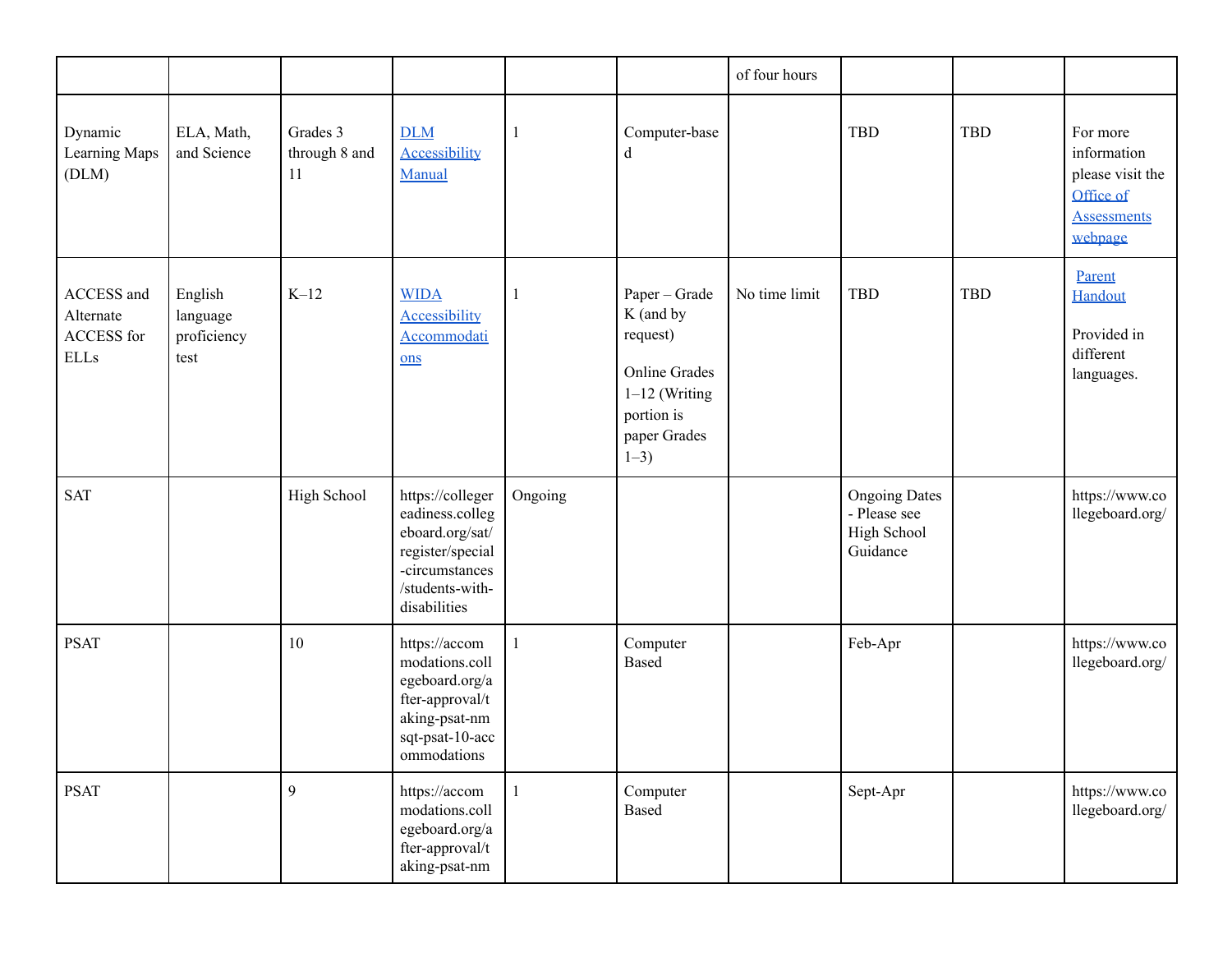|                                                                      |                                   |                                                                                                                                                                   | sqt-psat-10-acc<br>ommodations                                                                                          |                |                          |                |                                                                                         |                                                  |                                                                                  |
|----------------------------------------------------------------------|-----------------------------------|-------------------------------------------------------------------------------------------------------------------------------------------------------------------|-------------------------------------------------------------------------------------------------------------------------|----------------|--------------------------|----------------|-----------------------------------------------------------------------------------------|--------------------------------------------------|----------------------------------------------------------------------------------|
| <b>PSAT</b>                                                          |                                   | 11                                                                                                                                                                | https://accom<br>modations.coll<br>egeboard.org/a<br>fter-approval/t<br>aking-psat-nm<br>sqt-psat-10-acc<br>ommodations | $\mathbf{1}$   | Computer<br><b>Based</b> |                | Oct 14                                                                                  |                                                  | https://www.co<br>llegeboard.org/                                                |
| <b>ASVAB</b>                                                         | Composite<br>battery of<br>skills | Grades 9-12<br>(students<br>interested in<br>joining the<br>military)<br>Grade 12<br>students that<br>have yet to<br>meet<br>graduation<br>testing<br>requirement |                                                                                                                         | Ongoing        | Paper                    |                | Ongoing                                                                                 | Approximately<br>One Week<br>after<br>assessment |                                                                                  |
| Renaissance<br>STAR Math,<br>and Reading                             | ELA and<br><b>MATH</b>            | $K-8$                                                                                                                                                             | Embedded                                                                                                                | $\overline{3}$ | Computer<br>Based        | Varies by test | Universal<br>Screening Fall,<br>Winter, Spring                                          | With Report<br>Card                              | https://doc.renl<br>earn.com/KM<br>Net/R0054872<br>491706A8.pdf                  |
| <b>Benchmark</b><br>Assessments<br>(i.e.<br>Mid-Terms<br>and Finals) | <b>ALL</b>                        | HIgh School<br>Middle School                                                                                                                                      | 504/IEP<br>Driven                                                                                                       | $\overline{4}$ | Computer<br><b>Based</b> | Varies by test | End of 2nd<br>Marking<br>Period<br>End of 4th<br>Marking<br>Period                      | With Report<br>Card                              | End of 2nd<br>Marking<br>Period<br>End of 4th<br>Marking<br>Period               |
| <b>High School</b><br><b>MAPS</b>                                    | <b>ELA</b> and Math               | $9 - 12$                                                                                                                                                          | Embedded                                                                                                                | $\overline{3}$ | Computer<br><b>Based</b> | Varies by test | Universal<br>Screening<br>Fall, Winter,<br>Spring<br>Progress<br>Monitoring:On<br>going | With Report<br>Card                              | https://www.n<br>wea.org/conten<br>$t$ /uploads/2017<br>/08/Parent-Gui<br>de.pdf |